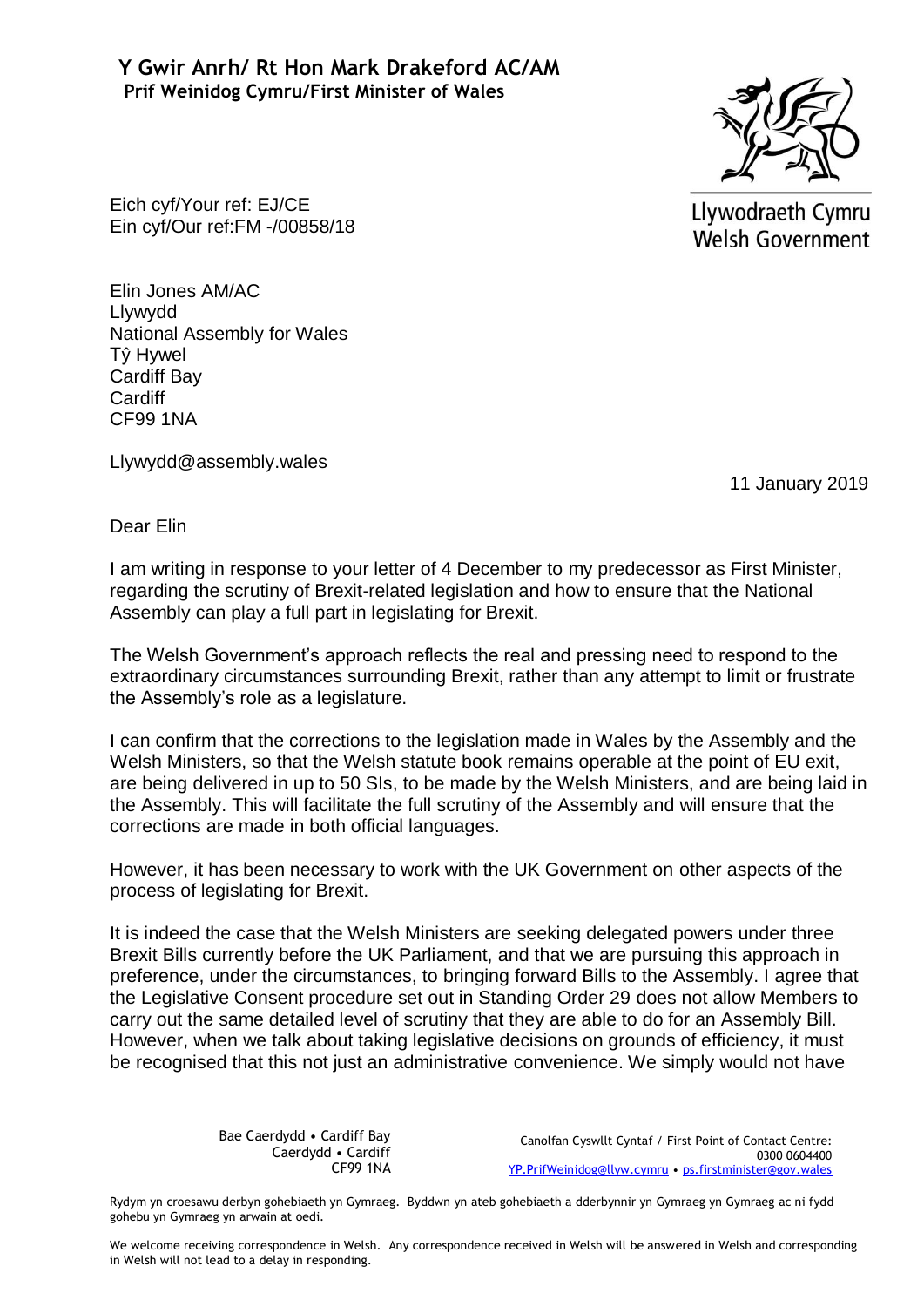been able to bring this volume of legislation before the Assembly in such a compressed time period. The Welsh Government will, as far as is possible in the timescales involved, seek to enable Assembly scrutiny through timely and responsive engagement.

As you know, since May 2016, the Assembly has passed ten Bills (of which one is awaiting Royal Assent), and there are currently four Bills in front of the Assembly for consideration. In terms of subordinate legislation, in a typical year around 150 SIs are laid in the Assembly.

If we had taken the decision that all EU Exit legislation in devolved areas was to be made in Wales, then between September 2018 and March 2019 it would have required an additional 200 SIs and 4-6 Bills to be laid in the Assembly. Even if it were possible to suspend all other business of the Government and the Assembly for this period, the Brexit legislation programme would have required six months of the Assembly's and the Government's time to be spent making more legislation than is normally made in a year in Wales. It would only be possible to pass the necessary Bills in that time by following a fast track procedure which would limit their scrutiny by the Assembly.

I currently expect 140-150 UK Government EU Exit SIs to be made in areas devolved to Wales ahead of exit day, though this number is subject to change as SIs are merged or disaggregated and new ones emerge. Almost all of these will require the consent of the Welsh Ministers through the process set out in the Intergovernmental Agreement.

The Welsh Ministers only consent to the UK SIs where there is no divergence on policy between Wales and the UK, and on that basis the SIs are not politically sensitive. These SIs are for the purpose of making the corrections so that the statute book will be operable at the point of EU exit and are being made by the UK Government, with the consent of the Welsh Ministers.

The Scottish Government is adopting the same approach as we have in Wales with a similar number of SIs being taken forward by the UK Government on behalf of Scotland.

Your letter mentions the use of concurrent powers. Decisions on who should exercise powers currently conferred on EU entities after exit are being considered in the context of each SI, depending on the nature of the power in question, and whether factors exist that mean that it is not desirable for an administration to exercise that power without the involvement of another administration. Our default position is that where there is a function within an area devolved to Wales, the relevant function should be conferred on the Welsh Ministers or on an appropriate public body in Wales. However, there are a number of circumstances where the default position may not be appropriate or practical. These are likely to arise, for example, where:

- The cross-border nature of service provision requires close co-operation across both nations, for the benefit of citizens or to avoid placing unnecessary burdens on organisations. This could be due to the way people or goods travel across the border, or the particular geographical features of the border.
- The devolved and non-devolved aspects of policy delivery are so intertwined, that it is not workable for the devolved elements to be delivered without reference to the non-devolved elements, or vice versa.

In these cases, there is a range of options for how functions can be exercised, and Ministers are reaching a decision on each individual UK Government SI following a full consideration of all of the relevant issues. One result of requiring the involvement of both administrations in exercising functions is the creation of concurrent powers.